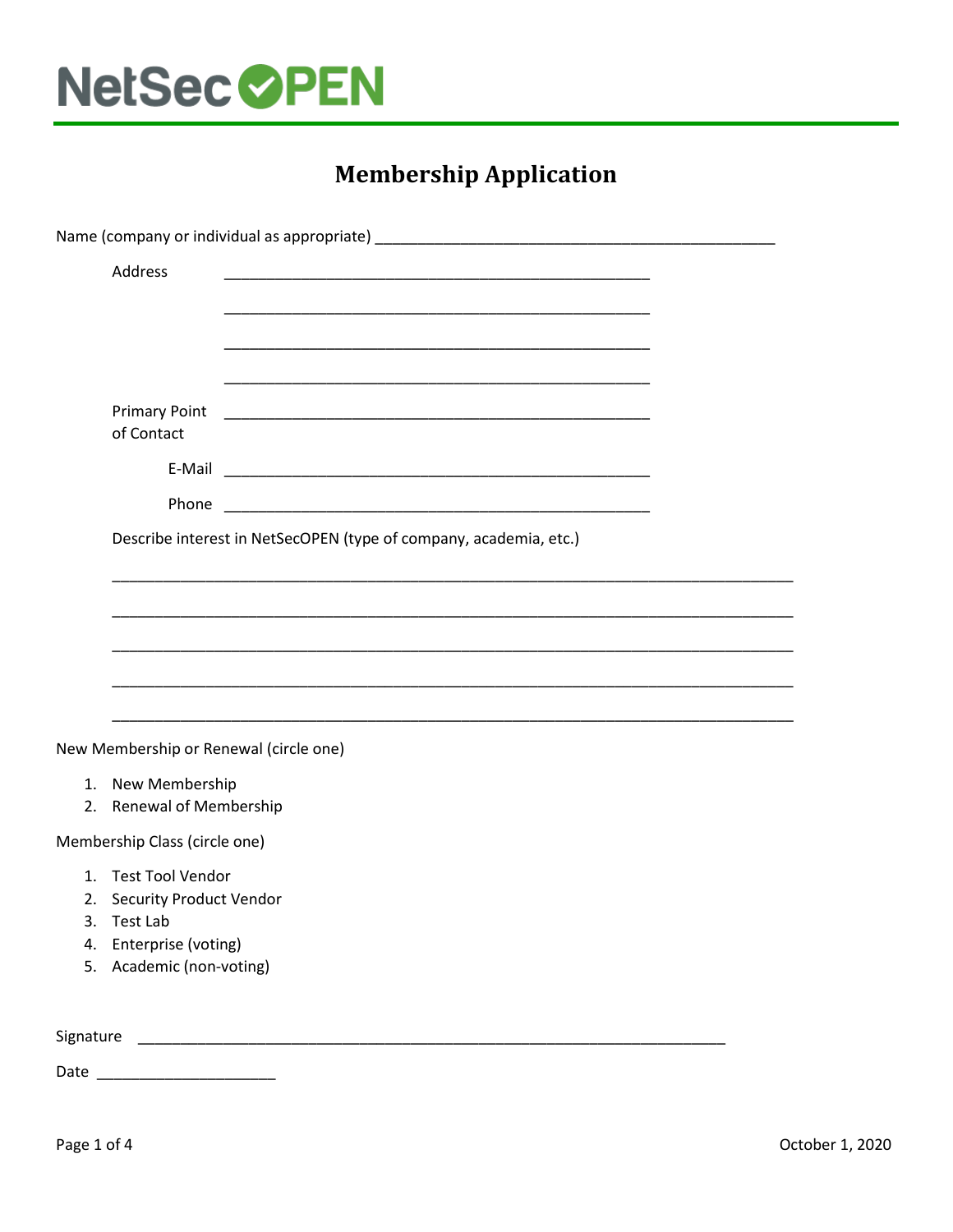# **NetSec OPEN**

### **Membership Process**

The following steps will be followed during the membership application process.

- 1. Applicant provided with list of membership levels
	- This list will enumerate benefits/rights associated with each level and the cost
- 2. Applicant communicates which level is chosen and communicates that to NetSecOPEN
- 3. NetSecOPEN sends the Membership Agreement and Statement of Service to be completed and signed
- 4. Applicant signs and returns the Membership Agreement and Statement of Service
- 5. Executive Director submits the vendor name or individual's name to the board for approval
	- If not approved applicant will have to be notified with a reason provided
	- After approval an invoice is sent to the applicant
- 6. Applicant will be added to the provisional member list
- 7. Grace period of one month to allow payment of the membership fee
- 8. If payment is not received within one month, NetSecOPEN will determine reason and communicate this to the board as needed
- 9. Once payment received applicant is granted full membership status and will be listed as such on the NetSecOPEN website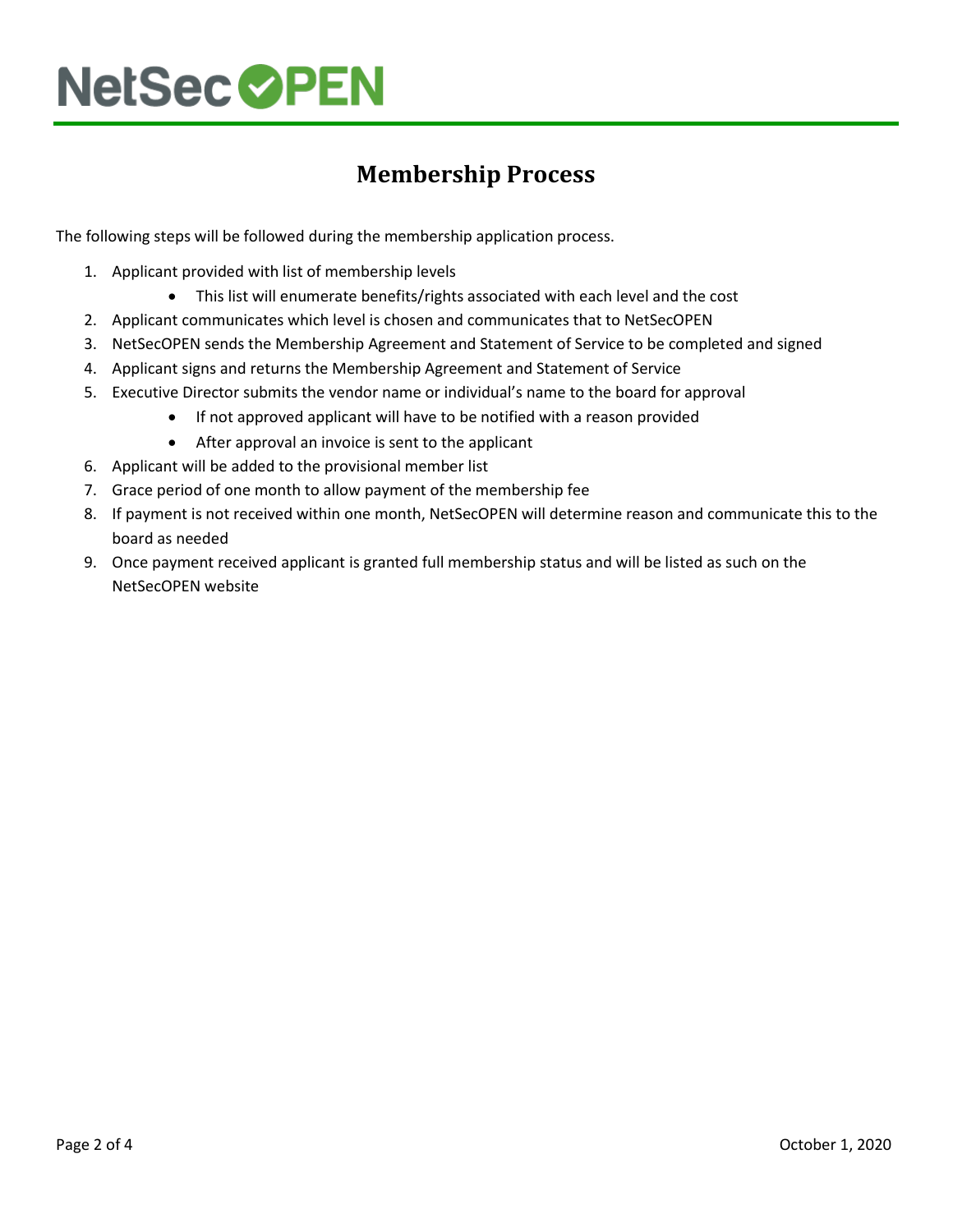

### **Fees and Benefits**

| Initiation Fee (new members only) |                                                                                                                                                 | \$7,000. |
|-----------------------------------|-------------------------------------------------------------------------------------------------------------------------------------------------|----------|
|                                   | Includes - Two no charge certification reviews by NetSecOPEN Certification<br>Authority (CA), a value of \$10,000 for security product vendors. |          |
| <b>Tool Vendors</b>               |                                                                                                                                                 | \$10,000 |
|                                   | <b>Benefits</b>                                                                                                                                 |          |
| $\bullet$                         | Full voting rights                                                                                                                              |          |
| $\bullet$                         | Eligible for membership on the board (subject to vote by full voting membership)                                                                |          |
| $\bullet$                         | Full rights to participate in NetSecOPEN working groups                                                                                         |          |
| $\bullet$                         | Two collaborative webinars with NetSecOPEN                                                                                                      |          |
| $\bullet$                         | Own webpage on NetSecOPEN website                                                                                                               |          |
| $\bullet$                         | NetSecOPEN participation with vendor at trade shows and conferences twice a year                                                                |          |
|                                   | (Subject to availability, subject to T&E reimbursement)                                                                                         |          |
| $\bullet$                         | NetSecOPEN participation with trade analyst conversations                                                                                       |          |
| $\bullet$                         | Opportunity to participate in NetSecOPEN booth at RSA (San Francisco)                                                                           |          |
|                                   | No charge NetSecOPEN Lab accreditation review (if eligible)                                                                                     |          |
|                                   | <b>Security Product Vendors</b>                                                                                                                 |          |
|                                   | <b>Benefits</b>                                                                                                                                 |          |
| $\bullet$                         | Full voting rights                                                                                                                              |          |
| $\bullet$                         | Eligible for membership on the board (subject to vote by full voting rights membership)                                                         |          |
| $\bullet$                         | Full rights to participate in NetSecOPEN working groups                                                                                         |          |
| $\bullet$                         | One collaborative webinar with NetSecOPEN                                                                                                       |          |
| $\bullet$                         | Own webpage on NetSecOPEN website                                                                                                               |          |
| $\bullet$                         | NetSecOPEN participation with vendor at trade shows and conferences twice a year                                                                |          |
|                                   | (Subject to availability, subject to T&E reimbursement)                                                                                         |          |
| $\bullet$                         | NetSecOPEN participation with trade analyst conversations                                                                                       |          |
|                                   | Opportunity to participate in NetSecOPEN booth at RSA (San Francisco)                                                                           |          |
| Test Labs                         |                                                                                                                                                 | \$10,000 |
|                                   | <b>Benefits</b>                                                                                                                                 |          |
|                                   | Full voting rights                                                                                                                              |          |
|                                   | Eligible for membership on the board (subject to vote by full voting rights membership)                                                         |          |
|                                   | Full rights to participate in NetSecOPEN working groups                                                                                         |          |

- One collaborative webinar with NetSecOPEN
- Own webpage on NetSecOPEN website